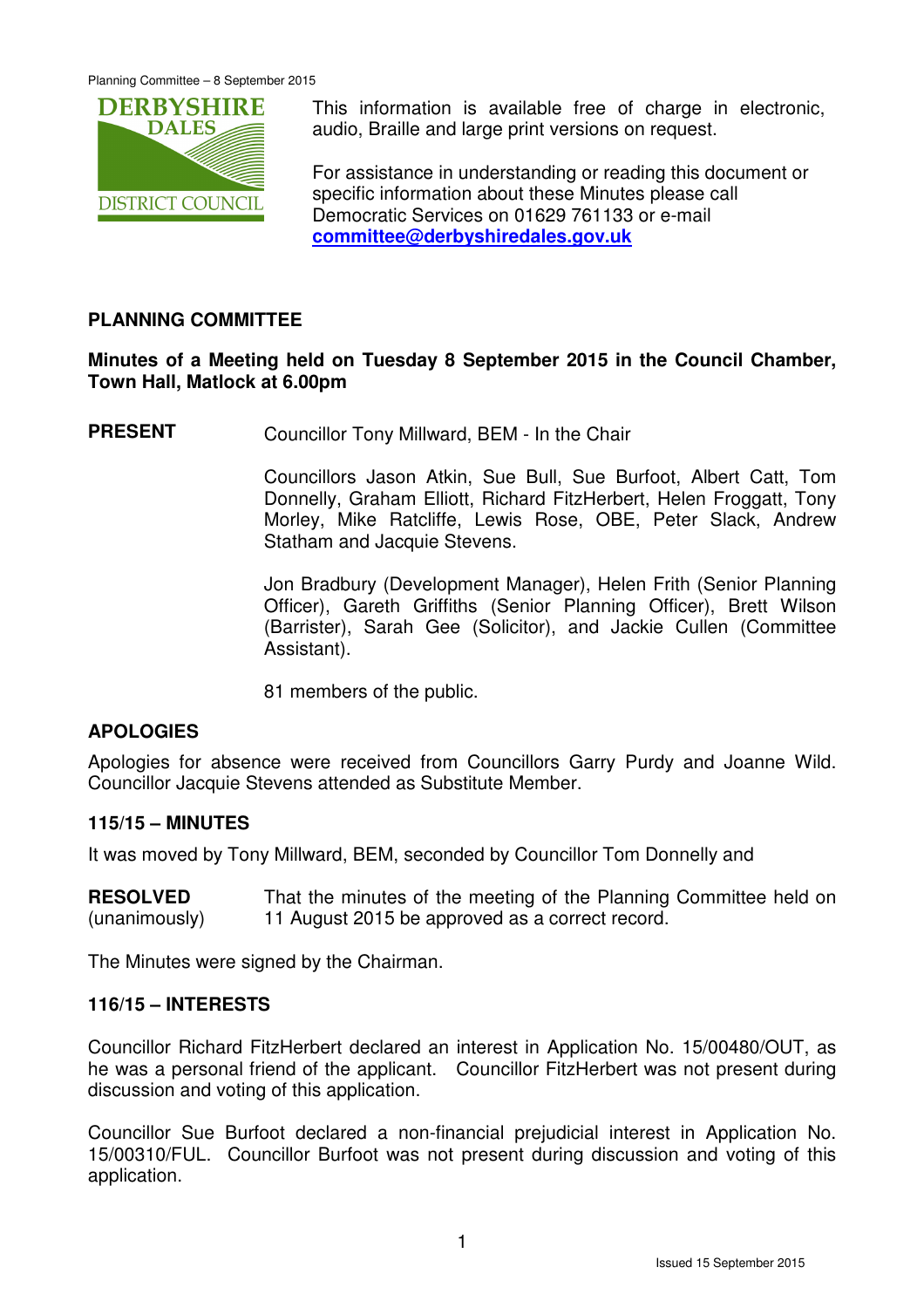# **117/15 – APPLICATION NO. 15/00480/OUT – RESIDENTIAL DEVELOPMENT (OUTLINE) FOR UP TO 13 DWELLINGS AT LAND OFF PARK LANE, TWO DALES**

The Committee had visited the site prior to the meeting to assess the impact of the development upon the landscape character of the area and to gain a further appreciation of highway constraints.

In accordance with the procedure for public participation, the following spoke against the application:-

Mr John Evans, on behalf of Darley Dale Town Council Mr Jonathan Taaffe, local resident Mr Patrick D'Arcy, local resident and Local Action Group Member Mr David Burton, local resident Mr Ed Runham, local resident Jane Fearnley, local resident Mike Hancocks, local resident Councillor Mark Salt, Ward Member

Mr Jonathan Jenkin, Agent, spoke in favour of the application.

Correspondence received after publication of the agenda was circulated at the meeting.

It was moved by Councillor Mike Ratcliffe, seconded by Councillor Jason Atkin and

**RESOLVED** That planning permission be refused for the reason set out below:-

#### Reason

The proposed development with result in the loss of an attractive green field site which helps to both frame the settlement and also appears prominently in views out of the settlement to the wooded hillside of Hallmoor Wood beyond. The residential development of this field would be an intrusion into the countryside that will have an adverse impact upon the character and appearance of the landscape and the setting of the settlement. The adverse impacts of the development are considered to significantly and demonstrably outweigh the benefits, and the proposal is considered contrary to Policies SF5 and NBE8 of the Adopted Derbyshire Dales Local Plan and guidance contained within the National Planning Policy Framework.

- 8 6
- 0

**Voting:**  For **Against Abstentions** 

The Chairman declared the motion carried.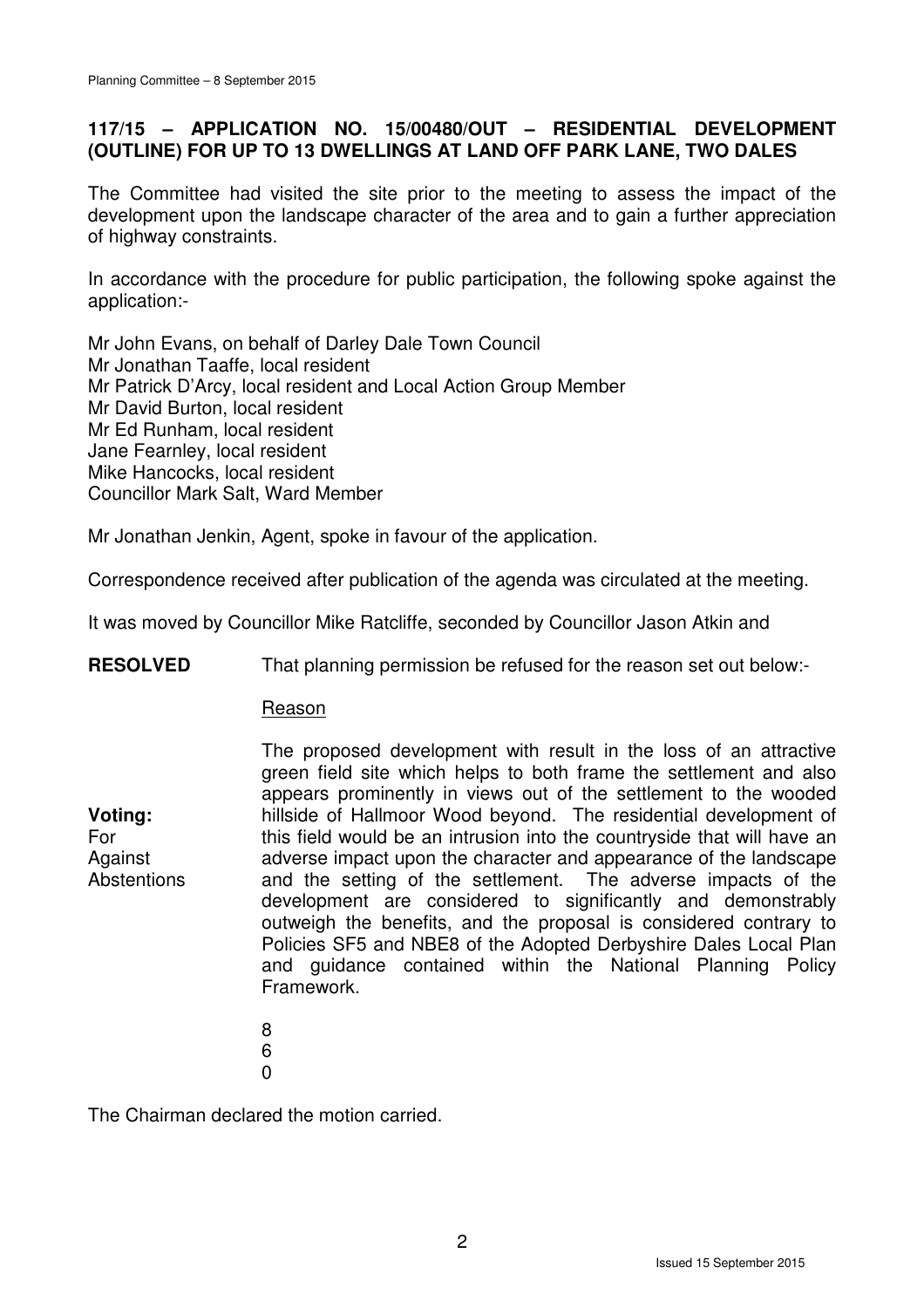# **118/15 – APPLICATION NO. 15/00417/FUL – DEMOLITION OF EXISTING GARAGE AND ERECTION OF TWO-STOREY SIDE EXTENSION AT JACKSON CROFT, 7 GREEN CLOSE, MATLOCK**

The Committee had visited the site prior to the meeting to assess the impact of the extension on the character and appearance of the dwelling house within the Conservation Area.

In accordance with the procedure for public participation, Mrs Gregory, Applicant, spoke in favour of the application.

It was moved by Councillor Jacquie Stevens, seconded by Councillor Albert Catt and

**RESOLVED** That planning permission be granted for the reason set out below:

Reason

The proposed extension would appear to be an improvement on the previous application; it does not detract from the character and appearance of the house, and would not have an adverse impact on the wider Conservation Area.

| Voting:     |    |
|-------------|----|
| For         | 13 |
| Against     | 2  |
| Abstentions | O  |

The Chairman declared the motion carried.

The Chairman agreed to amend the order of business at this point to enable item 4.7 to be heard next.

#### **119/15 – APPLICATION NO. 15/00450/FUL – RESURFACING WORKS AND RE-POSITIONING OF TICKET MACHINES AT SHAWCROFT CAR PARK, PARK ROAD, ASHBOURNE**

Councillor Lewis Rose, OBE, left the meeting at 7.40pm prior to discussion of this item.

In accordance with the procedure for public participation, Mr Mike Mills, Agent for Waitrose, spoke against the application.

Correspondence received after publication of the Agenda was distributed at the meeting.

It was moved by Councillor Tony Millward, BEM, seconded by Councillor Tom Donnelly, and

**RESOLVED** (unanimously) That authority to grant planning permission be delegated to the Development Manager on resolution of the objection of Waitrose regarding the layout, and subject to the conditions as set out in the report.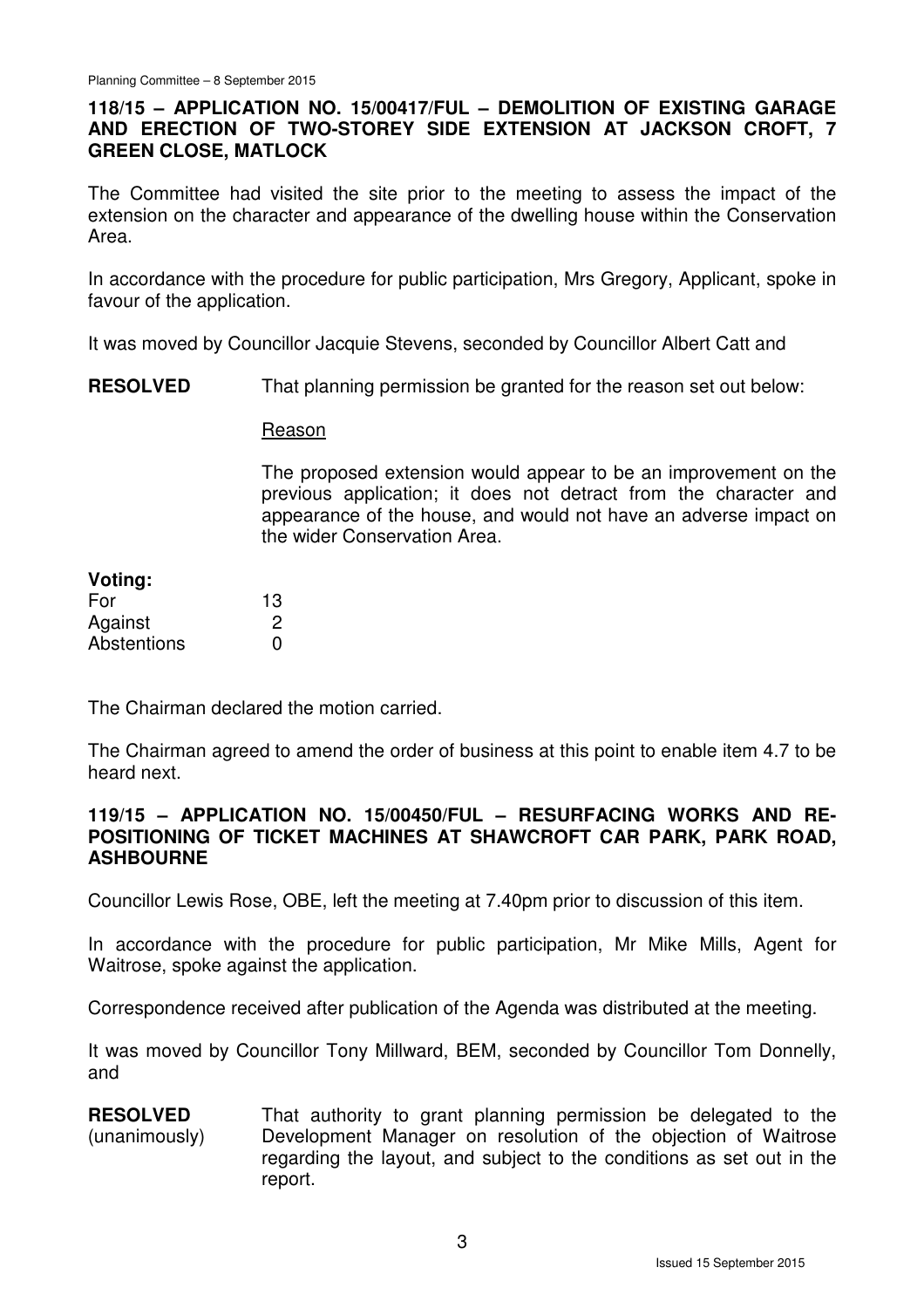## **120/15 – APPLICATION NO. 14/00778/OUT – RESIDENTIAL DEVELOPMENT OF UP TO 9 DWELLINGS AND ASSOCIATED ACCESS (OUTLINE) AT LAND OFF PUMP CLOSE, STARKHOLMES**

The Committee had visited the site prior to the meeting to allow Members to assess the impact of the proposal on the character and appearance of the area and the amenity of neighbouring residents.

In accordance with the procedure for public participation, Mr Mike Mills, Agent for Waitrose, spoke against the application, the following spoke against the application:

Simon Edwards, local resident Martin Cruttenden, owner of Pump Close & Access Richard Shacklady, local resident Gwen Hyde, local resident Adrian Windley, local resident (statement read by Mr Shacklady)

Mr Richard Pigott, Agent, spoke in favour of the application.

It was moved by Councillor Jacquie Stevens, seconded by Councillor Sue Burfoot and

**RESOLVED** That planning permission be refused for the following reason:

#### Reason

That the development would have an adverse impact on the environment, as well as on the character and appearance of the historic and iconic Riber Hillside.

| Voting:     |    |
|-------------|----|
| For         | 2  |
| Against     | 12 |
| Abstentions | O  |

The Chairman declared the motion LOST.

It was then moved by Councillor Albert Catt, seconded by Councillor Peter Slack and

**RESOLVED Voting:**  That authority be delegated to the Development Manager to grant planning permission, subject to the completion of a Section 106 Planning Obligation Agreement to secure an appropriate affordable housing provision and subject to the conditions as set out in the report.

| ,,,,,,,,,   |    |
|-------------|----|
| For         | 12 |
| Against     | 2  |
| Abstentions | O  |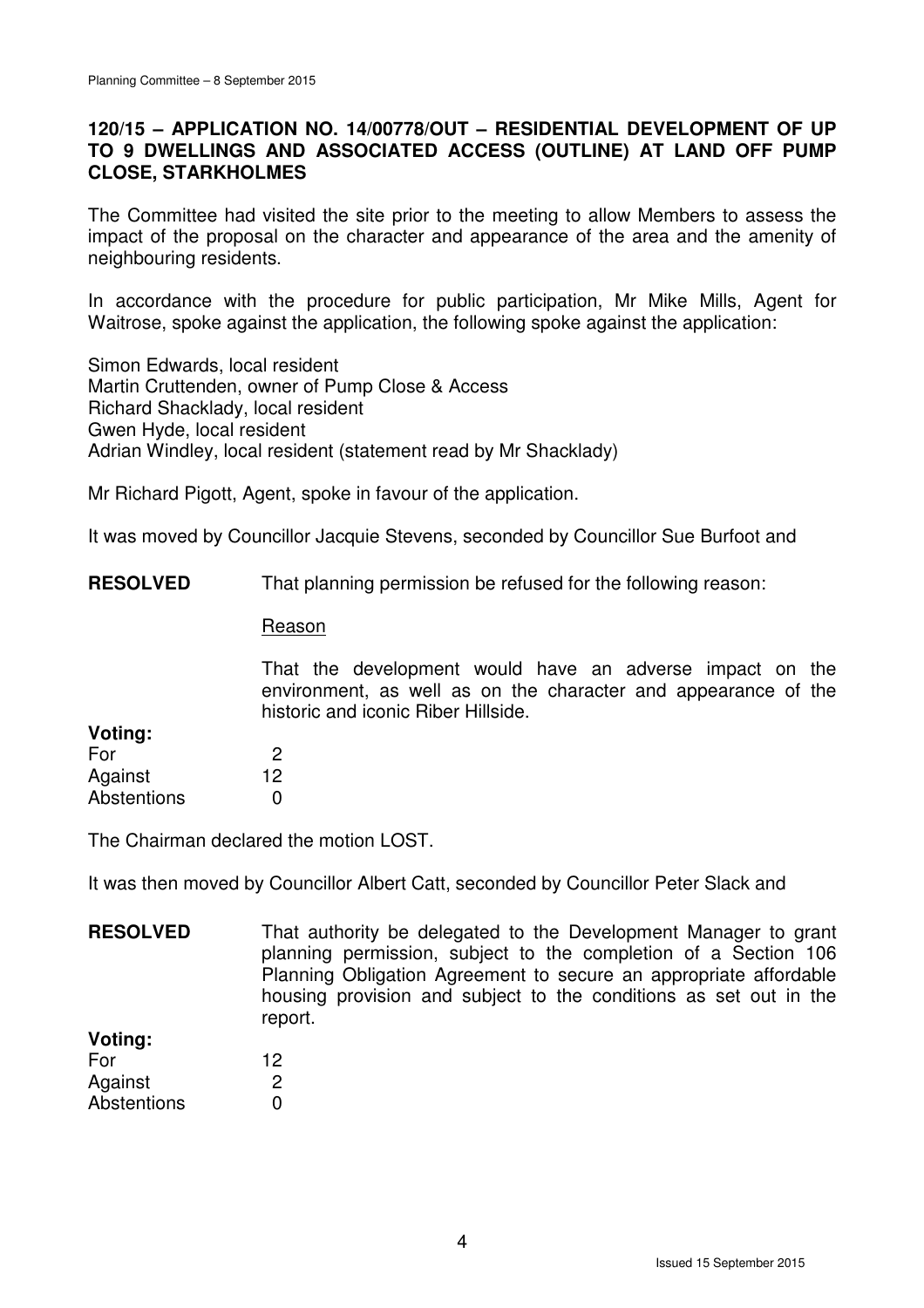The Chairman declared the motion carried.

## **121/15 – APPLICATION NO. 15/00467/FUL – INSTALLATION OF 38 NO. GROUND MOUNTED SOLAR PANELS AT MEADOW FLECK FARM, ASHBOURNE ROAD, CARSINGTON**

The Committee had visited the site prior to the meeting to assess the impact of the proposal within the landscape.

In accordance with the procedure for public participation, Samantha Walsh, Resident, and Josephine Haywood, Applicant, spoke in favour of the application.

It was moved by Councillor Peter Slack, seconded by Councillor Richard FitzHerbert and

**RESOLVED** (unanimously) That planning permission be granted subject to the conditions set out in the report.

## **122/15 – APPLICATION NO. 12/00332/OUT – ERECTION OF AGRICULTURAL WORKERS' DWELLING (OUTLINE) AT HOME FARM, WHITELEA LANE, TANSLEY**

It was moved by Councillor Mike Ratcliffe, seconded by Councillor Richard FitzHerbert, and

**RESOLVED** (unanimously) That planning permission be refused for the reason set out in the report.

## **123/15 – APPLICATION NO. 15/00310/FUL – CAR WASH FACILITY AT 43 BAKEWELL ROAD, MATLOCK**

Councillor Sue Burfoot left the meeting at 8.43pm prior to discussion of this item.

It was moved by Councillor Jacquie Stevens, seconded by Councillor Tom Donnelly, and

**RESOLVED** (unanimously) That subject to addressing the holding objection of the Environment Agency, delegated authority be given to the Development Manager to grant planning permission subject to the conditions as set out in the report and any additional footnotes required by the Environment Agency.

#### **123/15 – APPEALS PROGRESS REPORT**

It was moved by Councillor Tom Donnelly, seconded by Councillor Richard FitzHerbert, and

#### **RESOLVED**

That the report be noted.

(unanimously)